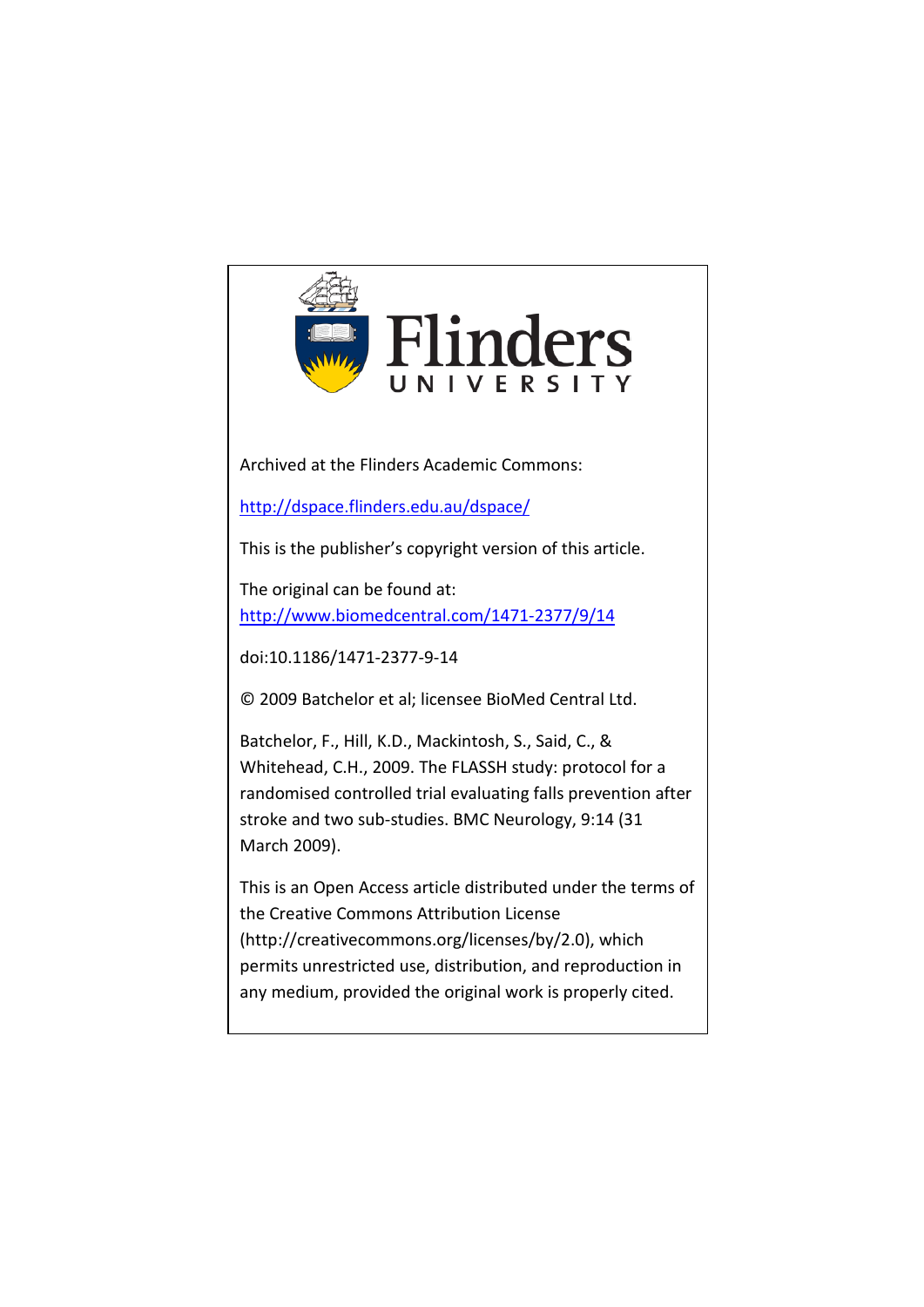## Study protocol **[Open Access](http://www.biomedcentral.com/info/about/charter/)**

# **The FLASSH study: protocol for a randomised controlled trial evaluating falls prevention after stroke and two sub-studies** Frances A Batchelor<sup>\*1,2</sup>, Keith D Hill<sup>1,3</sup>, Shylie F Mackintosh<sup>4</sup>, Catherine M Said<sup>5,6</sup> and Craig H Whitehead<sup>7</sup>

Address: 1National Ageing Research Institute, PO Box 2127, The Royal Melbourne Hospital, Parkville, Victoria 3050, Australia, 2School of Physiotherapy, University of Melbourne, Parkville, Victoria 3052, Australia, 3Musculoskeletal Research Centre, Faculty of Health Sciences, Latrobe University and Northern Health, Bundoora, Victoria 3083, Australia, 4School of Health Sciences, University of South Australia, Adelaide, South Australia 5000, Australia, 5Rehabilitation Sciences Research Centre, School of Physiotherapy, University of Melbourne, c/o Royal Talbot Rehabilitation Centre, Kew Victoria 3101, Australia, <sup>6</sup>Heidelberg Repatriation Hospital, Austin Health, Heidelberg, Victoria 3081, Australia and <sup>7</sup>Division of Rehabilitation, Aged Care and Allied Health, Repatriation Gen

Email: Frances A Batchelor\* - f.batchelor@nari.unimelb.edu.au; Keith D Hill - keith.hill@nh.org.au; Shylie F Mackintosh - shylie.mackintosh@unisa.edu.au; Catherine M Said - cathy.said@austin.org.au; Craig H Whitehead - craig.whitehead@rgh.sa.gov.au

\* Corresponding author

Published: 31 March 2009

*BMC Neurology* 2009, **9**:14 doi:10.1186/1471-2377-9-14

[This article is available from: http://www.biomedcentral.com/1471-2377/9/14](http://www.biomedcentral.com/1471-2377/9/14)

© 2009 Batchelor et al; licensee BioMed Central Ltd.

This is an Open Access article distributed under the terms of the Creative Commons Attribution License [\(http://creativecommons.org/licenses/by/2.0\)](http://creativecommons.org/licenses/by/2.0), which permits unrestricted use, distribution, and reproduction in any medium, provided the original work is properly cited.

Received: 9 March 2009 Accepted: 31 March 2009

#### **Abstract**

**Background:** Falls are common in stroke survivors returning home after rehabilitation, however there is currently a lack of evidence about preventing falls in this population. This paper describes the study protocol for the FLASSH (FaLls prevention After Stroke Survivors return Home) project.

**Methods and design:** This randomised controlled trial aims to evaluate the effectiveness of a multi-factorial falls prevention program for stroke survivors who are at high risk of falling when they return home after rehabilitation. Intervention will consist of a home exercise program as well as individualised falls prevention and injury minimisation strategies based on identified risk factors for falls. Additionally, two sub-studies will be implemented in order to explore other key areas related to falls in this population. The first of these is a longitudinal study evaluating the relationship between fear of falling, falls and function over twelve months, and the second evaluates residual impairment in gait stability and obstacle crossing twelve months after discharge from rehabilitation.

**Discussion:** The results of the FLASSH project will inform falls prevention practice for stroke survivors. If the falls prevention program is shown to be effective, low cost strategies to prevent falls can be implemented for those at risk around the time of discharge from rehabilitation, thus improving safety and quality of life for stroke survivors. The two sub-studies will contribute to the overall understanding and management of falls risk in stroke survivors.

**Trial registration:** This trial is registered with the Australian and New Zealand Clinical Trials Registry (ACTRN012607000398404).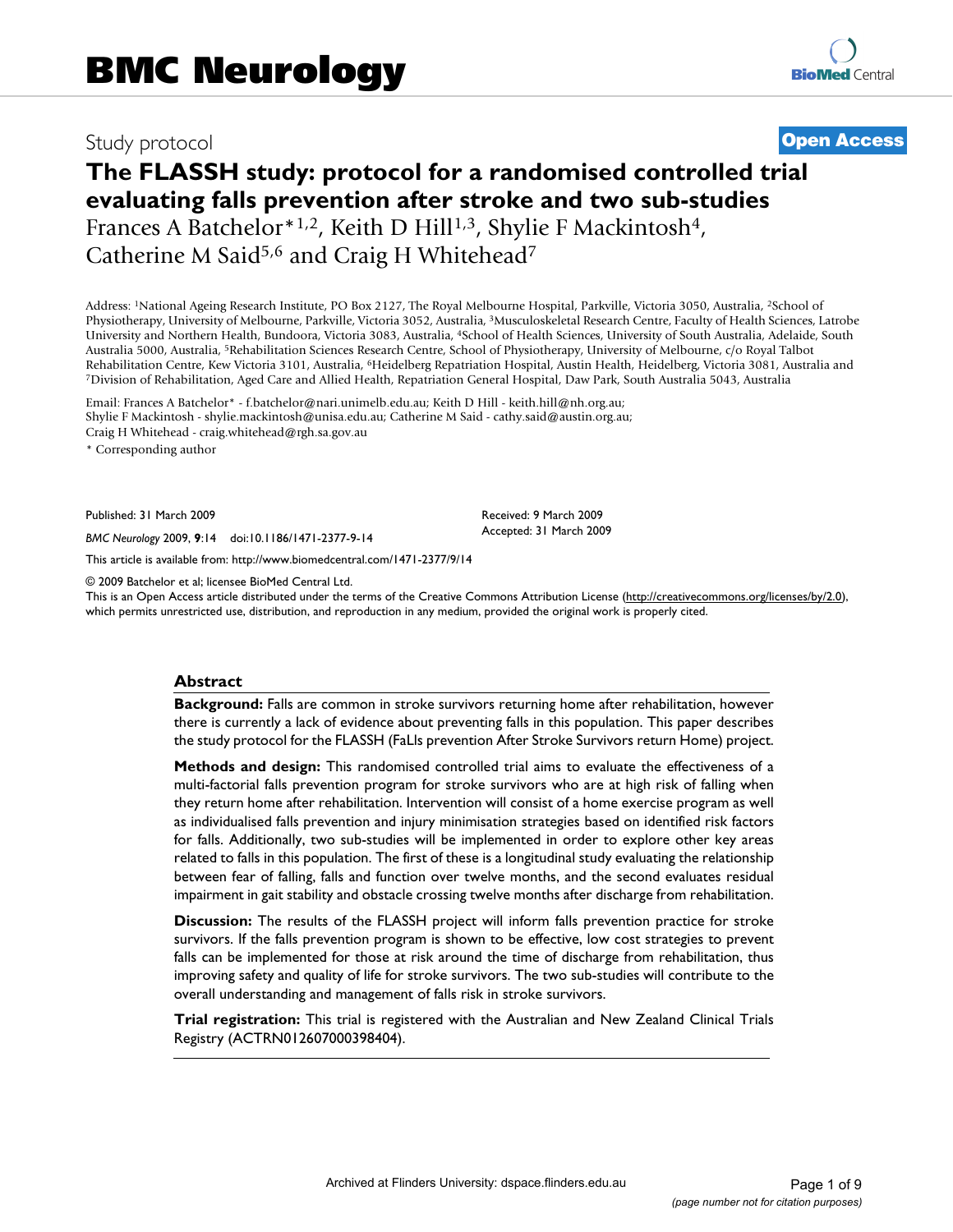### **Background**

Each year, approximately forty-eight thousand Australians are affected by stroke [1]. Despite recent advances in the management of acute stroke, including a decrease in mortality rates, stroke remains one of the leading causes of disability [1], with up to 280,000 stroke survivors in Australia experiencing disability, of whom 146,000 have a disability directly resulting from the stroke [2]. Minimising stroke sequelae is therefore important for individuals and the community.

Falls are a common adverse event among stroke survivors. It is estimated that between 14–65% fall at least once during hospitalisation [3-5] and up to 73% fall during the first six months after discharge home from hospital [6,7]. This fall rate is substantially higher than in communitydwelling older people, with approximately 30% falling in a twelve-month period [8,9]. Frequent falls appear to be more common in stroke survivors who have decreased balance or who have had a fall during their hospital admission [6].

Falls in the stroke population can have serious consequences. Estimates of soft tissue injury rate following a fall range from 24% to 48% [7,10,11]. More severe injury, such as fracture, has been reported to occur in 1% to 15% of falls in stroke survivors [7,12]. The rate of fractured neck of femur after stroke is up to two to three times higher than in the general population [13], and is in part due to the potential for decreased bone mineral density particularly in those who are unable to walk at 2 months post-stroke [14].

At present there are no published randomised controlled trials investigating the effectiveness of falls prevention strategies in stroke survivors. There is, however, evidence for the effectiveness of single and multi-factorial interventions in older community-dwelling people [15]. Exercise, including components of strength and balance, but not necessarily including a walking program, appears to be effective in preventing falls in older adults [16,17], and other interventions such as home modification and reduction in psychotropic medication have also been shown to be effective [18,19]. While it is likely that some of the approaches shown to be effective in reducing falls in older people generally may also be effective in people with stroke, there are additional stroke-specific risk factors, for example inattention or neglect, which might influence uptake and effectiveness of interventions in the stroke population. The purpose of this randomised controlled trial is to determine whether an individualised, multi-factorial intervention is effective in reducing falls in people with stroke following discharge from rehabilitation.

Fear of falling is a key factor in relation to falls [20]. Even in the absence of physical injury, a fall can have negative functional and psychological consequences, including loss of confidence or fear of falling, which can lead to activity restriction. Restricting activity may lead to further loss of strength or heightened balance impairment, which then predisposes an individual to further falls.

It has been shown that fear of falling is common in older adults [21] and although there are few published studies about the prevalence in the stroke population, it appears to be present in stroke survivors [22,23]. There is evidence to support an association between falls, fear of falling and function in older people [24] and in stroke survivors [25]. However, it is not clear whether there is a causal relationship, that is, whether a fall causes fear of falling, whether fear of falling precipitates a fall, or whether a third factor causes both. While there are several cross-sectional studies which highlight the association between falls, fear of falling and function [22,25], longitudinal studies are required to evaluate changes in fear of falling and function over time, particularly in relation to the short-term effects of a fall.

If a reduction in falls is observed, it is important to understand the mechanisms by which this has occurred. The reduction in falls may be secondary to an improvement in stability, or it may reflect increased caution when performing activities such as walking. The impact of the intervention on stability during walking is particularly pertinent, as the control of balance while walking is complex due to the inherent instability and dynamic nature of the task [26]. Examination of stability during walking will provide insight into the mechanisms by which the intervention may have an effect on reducing falls. Obstacle crossing has been shown to be a useful paradigm for exploring stability in walking following stroke [27,28].

The aims of this study are therefore threefold:

(i) to evaluate the effectiveness of a multi-factorial falls prevention program for stroke survivors returning home after rehabilitation,

(ii) to examine the temporal relationship between fear of falling, falls and function in the above population, and

(iii) to evaluate the contribution of gait impairments to the task of obstacle crossing in the context of a falls prevention program.

### **Methods and design**

This study consists of one main and two sub-studies. The main study is a randomised controlled trial evaluating the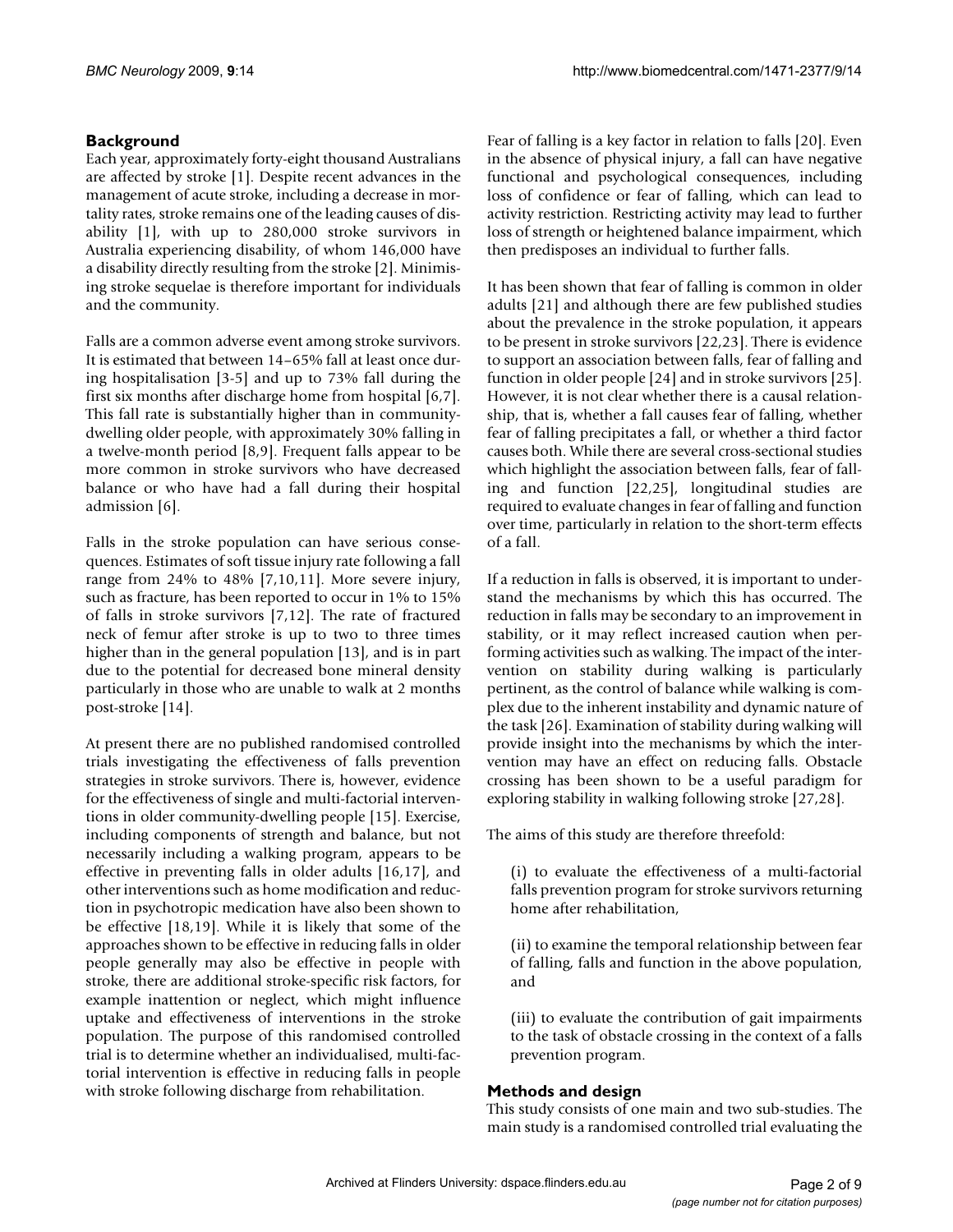effectiveness of a multi-factorial falls prevention program in stroke survivors discharged home after rehabilitation. The first sub-study is a 12 month longitudinal study investigating the temporal association between falls, fear of falling and activity level, and the second sub-study is a cross-sectional study, evaluating changes in gait characteristics following stroke and their contribution to the ability to negotiate obstacles while walking.

#### *Randomised controlled trial*

#### *Participants*

Stroke survivors aged forty-five years and over who have completed rehabilitation and have been discharged home will be eligible for the study if they have decreased balance or if they have fallen at any time during their hospital admission. Decreased balance is defined as a step test [29] worst leg score of less than 7 or a Berg Balance Scale [30] score of less than 49. These inclusion criteria were selected as it has been shown that decreased balance as defined above or a fall in hospital are predictors of multiple falls in the first 6 months after discharge from stroke rehabilitation [6]. Stroke sub-types will include infarct and haemorrhage (including sub-arachnoid haemorrhage) but will exclude sub-dural haemorrhage or infarct or haemorrhage due to malignancy. Those being discharged to residential care facilities and those being discharged more than one hundred kilometres from study sites will not be eligible.

#### *Settings/locations*

Participants will be recruited from the rehabilitation units of five health services in Melbourne and four health services in Adelaide, Australia. Participants will be assessed for eligibility by treating physiotherapy staff while still an inpatient, and if agreeable, participants will be contacted by the research team within one to two weeks of discharge. All study assessment and intervention activities will be conducted in the participant's home. Ethics approval for the study has been granted by the Human Research Ethics Committees of Melbourne Health (HREC 2006.026), Austin Health (H2006/02473), St Vincent's Health (HREC-A 066/07), Northern Health (E03006) University of South Australia (P043/06), Repatriation General Hospital (11/06), Royal Adelaide Hospital (060307), and The Queen Elizabeth Hospital (2008053). These ethics approvals cover all recruitment sites.

#### *Procedures*

Figure 1 depicts the study design. Participants will be assessed at baseline (following recruitment) and after 12 months in the study. Baseline assessment will include the following general measures:

(i) falls risk, using the Falls Risk for Older People in the Community (FROP-Com) [31],

(ii) functional lower limb strength measured by the five chair sit-to-stand test (5-STS) [32],

(iii) gait and balance, measured by gait velocity over 5 metres at self-selected comfortable and fast pace (5mwt-comf, 5mwt-fast) [33], Step Test (ST) [29], and Timed Up and Go with and without a secondary cognitive task (TUG-single, TUG-dual) [34,35],

(iv) activity measured by the Human Activity Profile Adjusted Activity Score (HAP-AAS) [36], and

(v) function, as measured by FIM  $\degree$  [37].

In addition, the following stroke specific measures will be included at baseline:

(i) participation, measured by the London Handicap Scale (LHS) [38],

(ii) fear of falling, measured by the Falls Efficacy Scale (Swedish Modification (FES-S) [39,40],

(iii) inattention, assessed by the Baking Tray Task (BTT) [41] and the Star Cancellation Test (SCT) [42],

(iv) visual field, assessed by the Visual Field Confrontation Test (VFT) [43], and

(v) frontal function as measured by the Frontal Assessment Battery (FAB) [44].

#### *Randomisation*

Participants will be assessed for eligibility, provided with information about the study, provide informed consent, be enrolled into the study and complete the baseline assessment prior to allocation into the control or intervention group. Participants will be assigned to the control or intervention arm of the study according to a computer generated random allocation sequence concealed from the researchers in opaque envelopes. Staff not involved in the study will undertake the sequence and concealment. The envelopes containing the allocation will be stored in one location and participants will be assigned in order of completed baseline assessment.

#### *Intervention*

The intervention consists of a multi-factorial falls prevention program implemented by a physiotherapist including:

1) an individualised home exercise program with strength, balance and walking components based on the Otago Exercise Programme [45,46]. Exercise selection and dosage will be determined by the research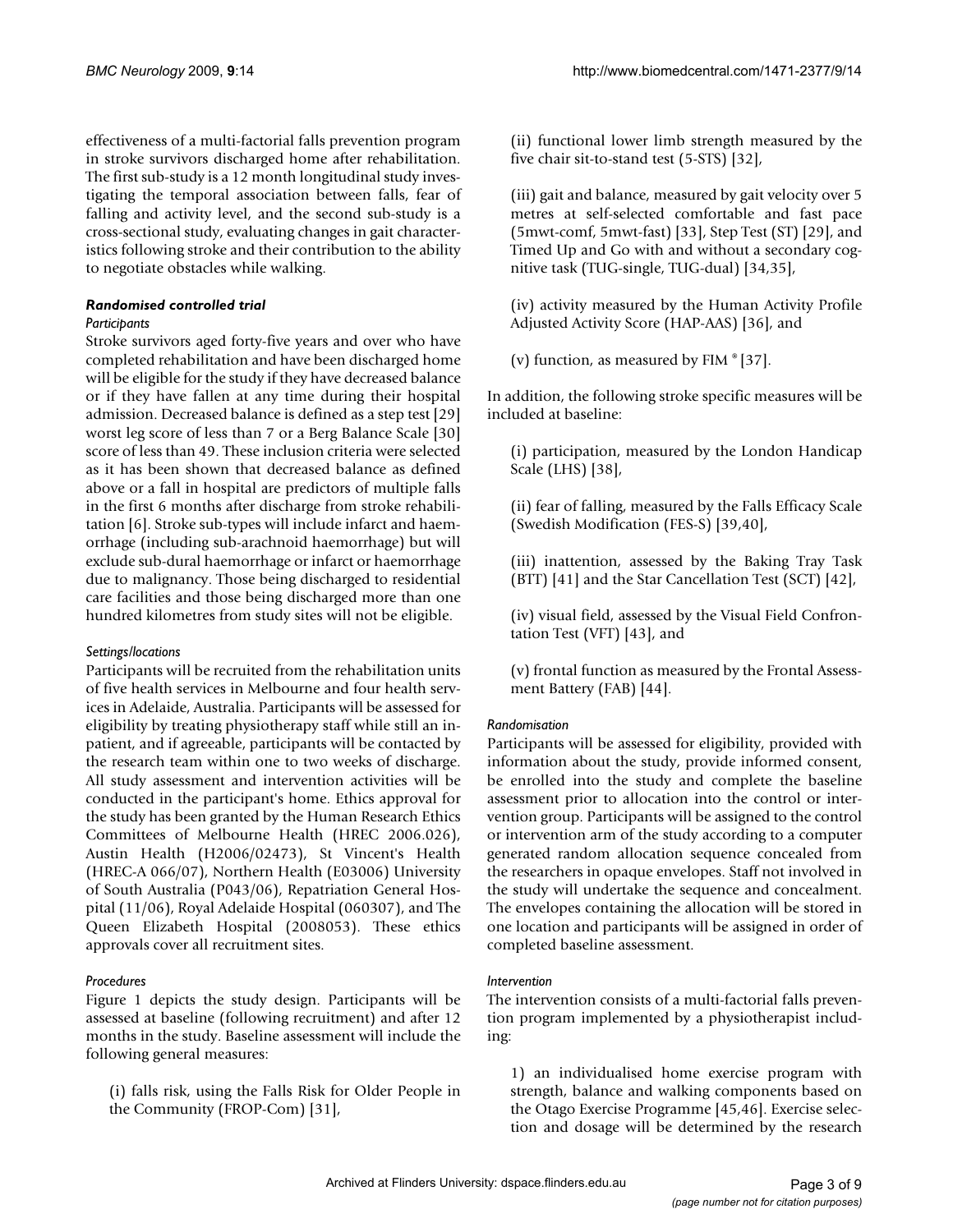

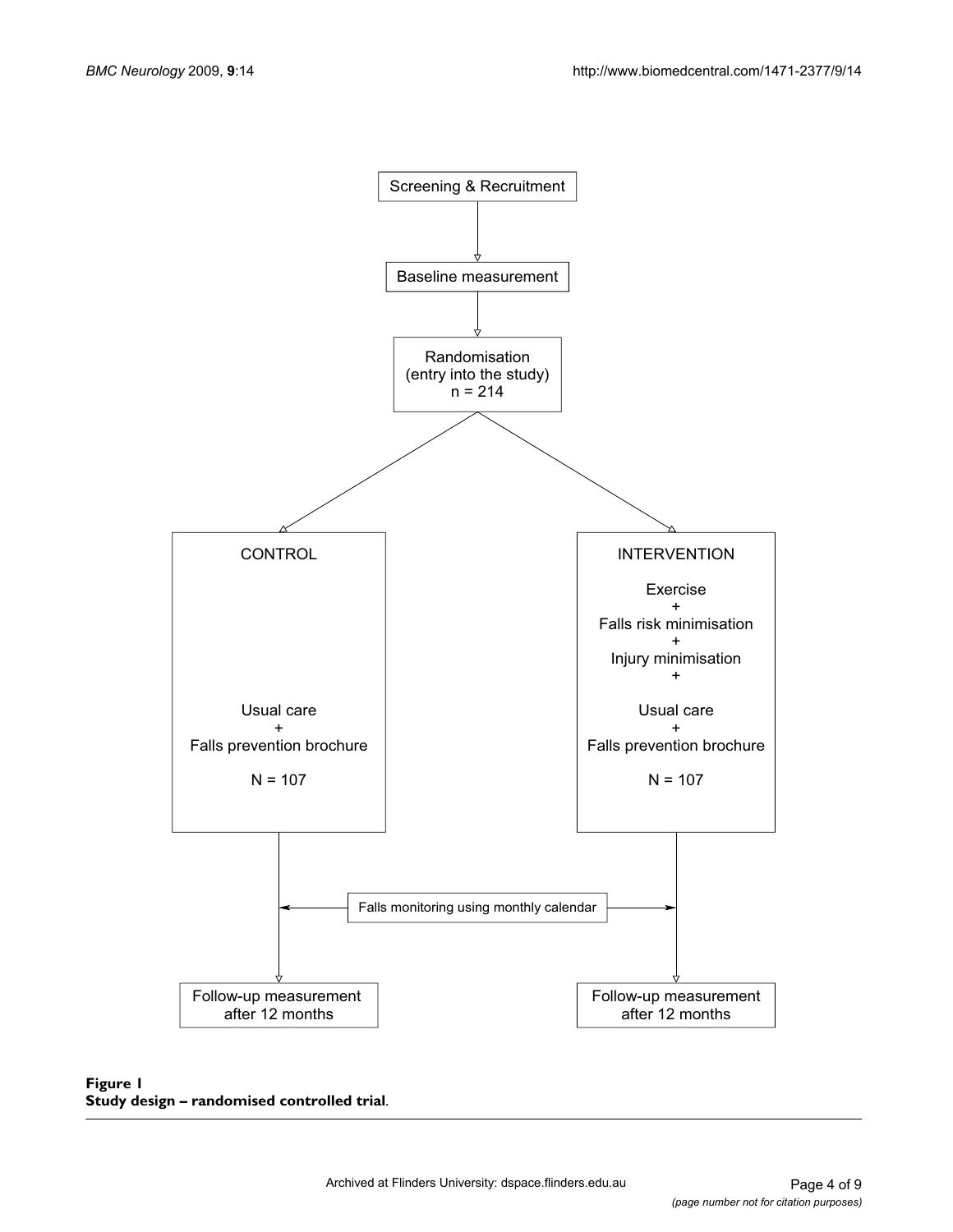physiotherapist and administered in the participant's home at a visit following the baseline assessment. Exercises will be selected to address balance and mobility problems identified in the baseline assessment and will be tailored to the level of each participant. The program will be monitored and modified by the physiotherapist at two subsequent home visits during the 12 month study period. Participants will be advised to undertake the exercise program at least five times per week. Participants will be provided with an exercise recording sheet to indicate completed exercises, and adherence to the exercise program will be assessed by the physiotherapist at the review visits.

2) falls risk minimisation strategies based on the falls risk factors identified in the baseline assessment in the context of falls prevention activities already in place, together with participant preference. Falls risk factors will be identified using the FROP-Com, which is designed to identify the level of falls risk associated with the common falls risk factors in communitydwelling older persons. Interventions may include, for example, referral for vision assessment and correction, changes to footwear, change in walking aid, referral for home modifications, medication review, and continence review and management. Guidelines for this component of the intervention are summarised in Table 1.

3) education of the patient and their carer about identified falls risk factors and risk minimisation, including provision of information in verbal and written forms. This will be undertaken by the physiotherapist implementing the exercise program.

4) injury risk minimisation strategies for those identified as having a high risk for fracture based on falls risk, delayed walking post-stroke or previous diagnosis of osteoporosis. These strategies will include prescription of hip protectors and liaison with the participant's general practitioner for consideration of vitamin D and calcium supplementation.

Participants in the intervention group will continue to receive usual care which consists of any activities undertaken by the participants recommended or administered by their treating team. In addition, intervention participants will receive a general information booklet on falls prevention (developed by Peninsula Health Falls Prevention Service, Victoria, Australia).

#### *Control group*

The control group will receive usual care which consists of any activities undertaken by the participants that are recommended or administered by their treating team. In addition, control participants will receive a general information booklet on falls prevention (developed by Peninsula Health Falls Prevention Service, Victoria, Australia).

#### *Outcomes*

The primary outcome for this study will be the incidence of falls in the 12 month period post-discharge. Based on the definition by Lamb et al [47] a fall is defined as a sudden, unexpected event in which an individual comes to rest on the ground, the floor, or other surface. A lay perspective of this definition will be provided to participants to assist with ascertainment of falls [47]. Falls will be monitored prospectively using a falls calendar supplied to participants. Participants will complete a tear-off calendar page each month marking any falls that have occurred. In addition, information about each fall will be collected such as location, activity prior to fall, injuries sustained, and medical treatment required. The calendar page will be returned to study personnel using pre-paid envelopes after the end of each month. Follow-up calls to those who do not return calendar pages within 2 weeks of the end of the month will be undertaken to ensure complete data. The researcher collating information about falls and undertaking the follow-up phone calls will be blind to group allocation.

Secondary outcomes will include the following:

(i) functional lower limb muscle strength (5-STS) [32],

(ii) gait and balance measures (5mwt-comf, 5mwt-fast [33], ST [29], TUG-single [34], TUG-dual [35])

- (iii) activity level (HAP-AAS) [36],
- (iv) participation (LHS) [38],
- (v) function ( $FIM^{\circ}$ ) [37],
- (vi) fear of falling (FES-S) [39,40],
- (vii) falls risk (FROP-Com) [31].

In addition, time taken to first fall, and fall injury severity will be evaluated.

The research physiotherapist conducting the 12 month follow-up assessment will be blind to group allocation and participants will be specifically instructed not to reveal their group allocation to the researcher.

#### *Sample Size*

It is estimated that in the usual care group, 75% of participants will experience a fall in the 12 month follow up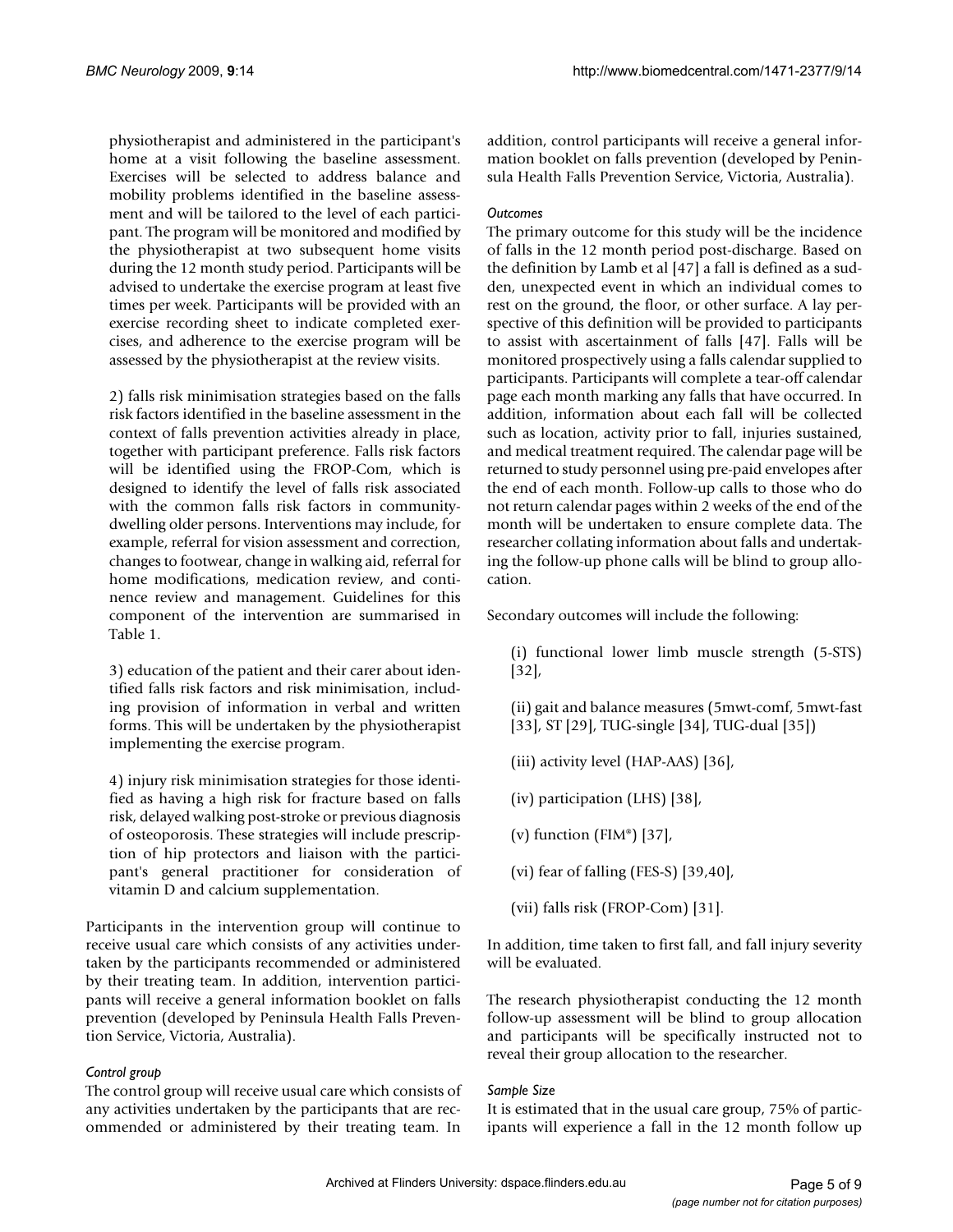#### **Table 1: Guidelines for intervention options for FLASSH study: falls risk minimisation**

| <b>Risk factor</b>                                        | Intervention options if risk factor identified                                                                                                                                                                                             |
|-----------------------------------------------------------|--------------------------------------------------------------------------------------------------------------------------------------------------------------------------------------------------------------------------------------------|
| History of falls/falls injuries                           | Referral to GP<br>Appropriate acute management if injury recent                                                                                                                                                                            |
| Medications (number)                                      | Refer to GP for medication review                                                                                                                                                                                                          |
| Medications (associated with increased falls risk)        | Refer to GP/specialist for medication review                                                                                                                                                                                               |
| Medical conditions (associated with increased falls risk) | Refer to GP/specialist for review                                                                                                                                                                                                          |
| Sensory loss: vision                                      | Brochure on lighting and home safety<br>Refer to optometrist<br>Refer to Ophthalmologist via GP<br>Refer to Vision Australia (includes mobility training and aids for visually impaired)<br>Refer to OT for home assessment<br>Refer to GP |
| Sensory loss: hearing                                     | Refer to audiologist                                                                                                                                                                                                                       |
| Sensory loss: somatosensory                               | Refer to podiatrist<br>Refer to GP                                                                                                                                                                                                         |
| Feet and footwear                                         | Refer to podiatrist<br>Provide information about good footwear and falls prevention                                                                                                                                                        |
| Cognitive status                                          | Refer to GP<br>Memory Clinic referral in consultation with GP if memory problems have not been<br>investigated<br>Referral to OT for strategies to facilitate memory and/or home assessment                                                |
| Continence                                                | Refer to GP<br>Continence clinic referral<br>Refer to physiotherapist<br>Refer for OT home assessment/functional assessment, including need for commode                                                                                    |
| <b>Nutritional status</b>                                 | Provide brochure on nutrition<br>Refer to dietician<br><b>GP</b> referral                                                                                                                                                                  |
| Environment                                               | Provide with information pamphlet on safety in the home<br>Refer for OT home assessment/functional assessment and training                                                                                                                 |
| Function                                                  | Refer to OT for home assessment/functional assessment and training<br>Refer to Physiotherapist for assessment and exercise to improve function<br>Referral for support services                                                            |
| Functional behaviour                                      | Refer to physiotherapist, OT, GP                                                                                                                                                                                                           |
| <b>Balance</b>                                            | Home exercise program<br>Referral to Physiotherapist<br>Referral for OT for a home assessment<br>Referral to GP for further investigation                                                                                                  |
| Gait and physical activity                                | Home exercise program<br>Referral to Physiotherapist<br>Referral for OT home assessment/functional assessment and training<br>Brochure on tips for walking                                                                                 |
| Osteoporosis risk                                         | Refer to GP for consideration of calcium and/or vitamin D supplements<br>Refer to dietician<br>Hip protectors                                                                                                                              |
| Additional options for preventing falls injury            | Hip protectors<br>Personal alarm                                                                                                                                                                                                           |

GP: General practitioner

OT: Occupational therapist

period (given their increased risk of falling as outlined in the project inclusion criteria [9]), and that the intervention would reduce this incidence by one third to 50%. Based on 90% power to detect a significant difference (p = 0.05, two-sided), 85 participants are required for each arm of the study. Allowing for a 25% dropout rate, we plan to enrol 107 participants in each group giving a total sample of 214.

#### *Statistical methods*

Intention to treat analysis will be used. To compare falls in the intervention and control groups, negative binomial regression will be used. This model is appropriate as falls are recurrent events which are not normally distributed and follow up time is different for individuals [48]. Fall data will also be summarised as the fall rate per person year, time to first fall, as well as the number of falls, number of fallers, non-fallers and frequent fallers (two or more falls) [47]. Repeated measures analysis of variance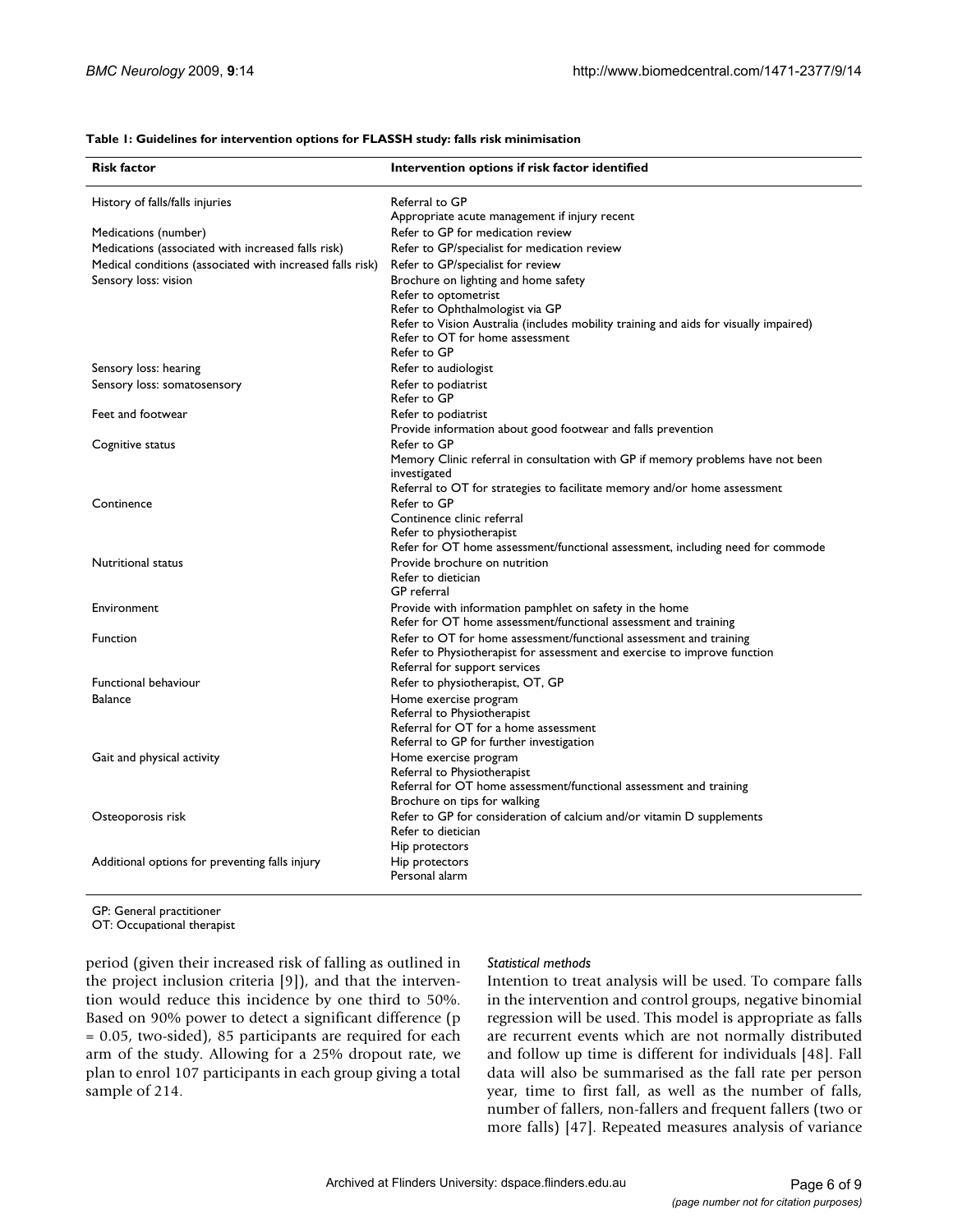will be used to determine differences in secondary outcomes between control and intervention groups from baseline to follow up, with a p-value set at < 0.05.

#### *Fear of Falling Sub-Study*

#### *Procedures*

In this longitudinal study, FLASSH participants from both the intervention and the control groups recruited from the sites in Melbourne, Australia will be included. This is estimated to be approximately half the overall project sample. Participants will be assessed at baseline, at four monthly intervals, and following any fall throughout the 12 month study period by a researcher blind to group allocation. Assessments will be conducted in the participant's home, and at each time-point, the following will be assessed:

(i) fear of falling (FES-S) [39,40]

(ii) gait and balance (5mwt [33], TUG (single and dual tasks) [34,35], Step Test [29])

(iii) activity (HAP-AAS [36]).

#### *The study outcomes*

The primary outcomes for this study will be fear of falling (FES-S), gait (gait velocity, TUG-single and dual), balance (ST), and activity level (HAP-AAS).

#### *Sample size*

It is estimated that approximately half of the overall sample will be included in this sub-study, giving a sample size of 80. The sample will include participants from the control and intervention arms of the main study.

#### *Statistical methods*

Descriptive statistics and multivariate analysis of variance will be used to determine changes in fear of falling and physical function between control and intervention groups, and faller and non-faller groups over time. Time series analyses and individual case analysis will be used to identify links between fall events and changes in fear of falling.

#### *Obstacle Crossing Sub-Study*

Participants recruited in the primary study from both intervention and control groups through Melbourne sites will be approached to participate in an additional measurement session at twelve months following enrolment in the study. It is anticipated that 30 subjects will be recruited for this sub-study.

#### *Apparatus*

A VICON® motion analysis system and AMTI forceplates will be used to collect kinematic and kinetic data. Data will be processed and analysed using BodyBuilder® software, which is designed for use with the VICON® system.

#### *Procedure*

During testing, subjects will wear shorts and singlet to allow marker application. They will also wear well-fitting shoes and any prescribed eyewear usually worn during ambulation. Reflective markers will be placed on the lower limbs and trunk using double sided adhesive tape. Motion of the reflective markers will be recorded by the VICON® motion analysis system. Data on centre of pressure (COP) will be collected using the AMTI forceplates. Subjects will perform three or four walks at a comfortable speed. They will then be asked to perform eight trials where they walk and step over a 4 cm high obstacle, placed in the middle of the walkway. Subjects will be cautioned to perform the tasks within their limits of safety and stop if they feel at risk at any time.

#### *Outcome Measures*

Based on results of previous studies [27,28], the primary outcome measures will be

(i) lead limb post obstacle distance,

(ii) lead and trail limb clearance,

(iii) step length after clearing the obstacle,

(iv) anterior-posterior (AP) separation between the centre of mass (COM), COP and heel of the stance limb during lead limb clearance, and

(v) instantaneous COM velocity at lead limb clearance.

#### *Statistical Analysis*

Data will be compared with normative data using multivariate analysis of variance. Adjustment will be made for any covariates which may impact on obstacle crossing, such as leg length. Performance on the primary gait measures will be compared between participants in the experimental and control groups of the randomised controlled trial, using multivariate analysis of variance, with adjustment for covariates identified as differing between the two groups at this measurement occasion.

#### **Discussion**

Despite evidence of the effectiveness of falls prevention activities for community-dwelling older people, the applicability of these interventions has not, to date, been evaluated in community-dwelling stroke survivors. Interventions related to falls risk factors, for example, strength and balance training, have been shown to be effective in the stroke population in achieving improved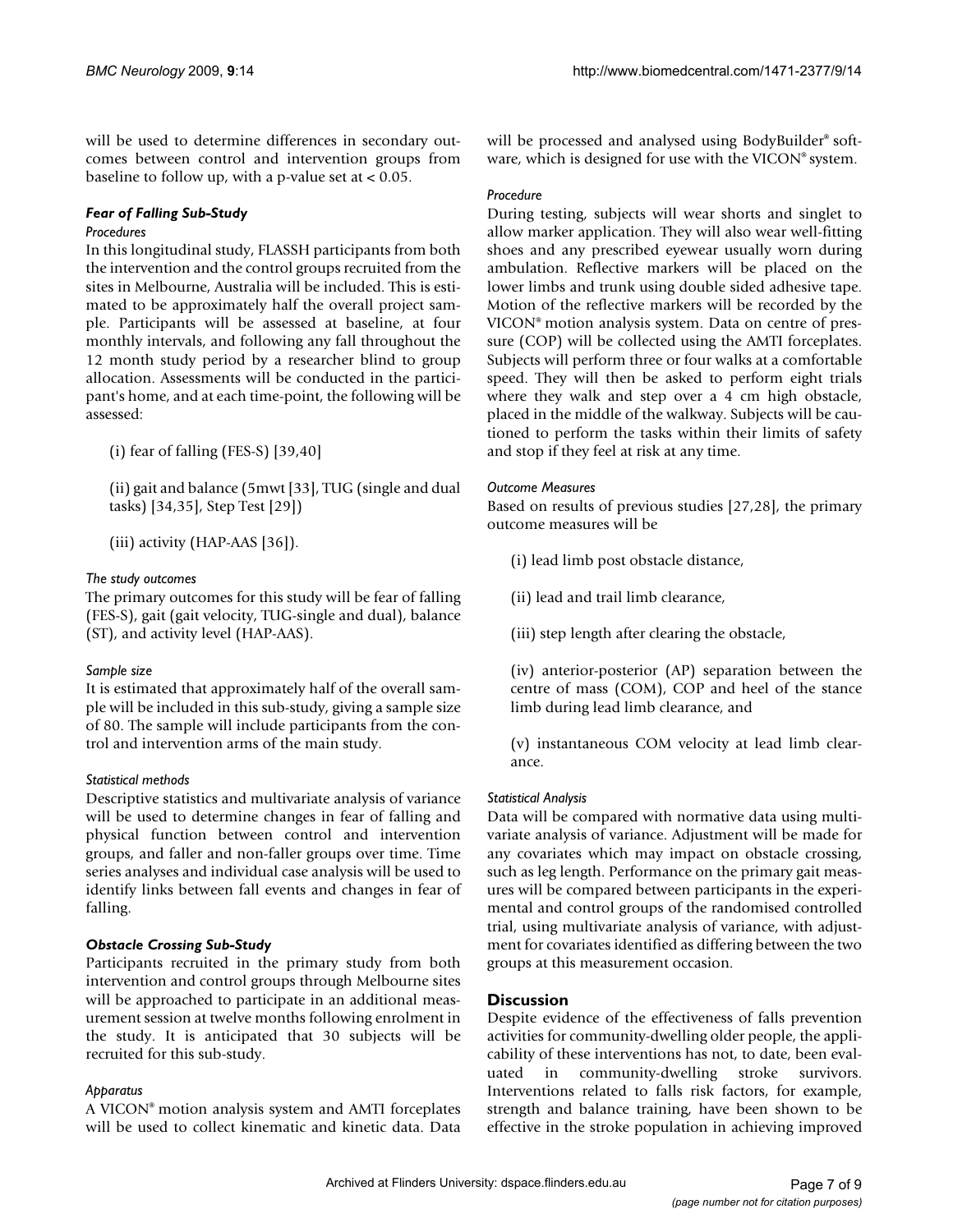physical performance, but the impact on falls has not always been reported. This study aims to address this gap as well as providing further insights into how fall-related self-efficacy changes over time, and the contribution of gait impairments to stability when negotiating obstacles. If the study shows that the intervention is effective in reducing falls, the results will provide a sound basis for broad implementation of a falls prevention program that could be commenced prior to discharge from hospital with relatively little additional resources required. Successful outcomes from the studies have the potential to result in improved safety and independence among people returning home after stroke.

#### **Competing interests**

The authors declare that they have no competing interests.

#### **Authors' contributions**

KDH, SFM, CMS and CW conceived the idea, developed the overall study design, and obtained funding for the study. FAB was involved in refining the design of the study and drafted the manuscript. All authors critically reviewed the manuscript and approved the final manuscript.

#### **Acknowledgements**

This study is funded by the Australian National Health and Medical Research Council (Reference number: NHMRC ID: 385002). Dr Said received salary support from the Australian National Health and Medical Research Council 2004–2007 (NHMRC Health Professional Training Fellowship ID: 310612).

#### **References**

- 1. Australian Institute of Health and Welfare: **Australia's health 2008.** Canberra: Australian Institute of Health and Welfare; 2008.
- 2. Australian Institute of Health and Welfare: **How we manage stroke in Australia.** Canberra: Australian Institute of Health and Welfare; 2006.
- 3. Davenport RJ, Dennis MS, Wellwood I, Warlow CP: **[Complications](http://www.ncbi.nlm.nih.gov/entrez/query.fcgi?cmd=Retrieve&db=PubMed&dopt=Abstract&list_uids=8610305) [after acute stroke.](http://www.ncbi.nlm.nih.gov/entrez/query.fcgi?cmd=Retrieve&db=PubMed&dopt=Abstract&list_uids=8610305)** *Stroke* 1996, **27:**415-420.
- 4. Nyberg L, Gustafson Y: **[Patient falls in stroke rehabilitation a](http://www.ncbi.nlm.nih.gov/entrez/query.fcgi?cmd=Retrieve&db=PubMed&dopt=Abstract&list_uids=7740577) [challenge to rehabilitation strategies.](http://www.ncbi.nlm.nih.gov/entrez/query.fcgi?cmd=Retrieve&db=PubMed&dopt=Abstract&list_uids=7740577)** *Stroke* 1995, **26:**838-842.
- 5. Teasell R, McRae M, Foley N, Bhardwaj A: **[The incidence and con](http://www.ncbi.nlm.nih.gov/entrez/query.fcgi?cmd=Retrieve&db=PubMed&dopt=Abstract&list_uids=11887112)[sequences of falls in stroke patients during inpatient rehabil](http://www.ncbi.nlm.nih.gov/entrez/query.fcgi?cmd=Retrieve&db=PubMed&dopt=Abstract&list_uids=11887112)[itation: factors associated with high risk.](http://www.ncbi.nlm.nih.gov/entrez/query.fcgi?cmd=Retrieve&db=PubMed&dopt=Abstract&list_uids=11887112)** *Arch Phys Med Rehabil* 2002, **83:**329-333.
- 6. Mackintosh S, Hill K, Dodd K, Goldie P, Culham E: **[Balance score](http://www.ncbi.nlm.nih.gov/entrez/query.fcgi?cmd=Retrieve&db=PubMed&dopt=Abstract&list_uids=17141637) [and a history of falls in hospital predict recurrent falls in the](http://www.ncbi.nlm.nih.gov/entrez/query.fcgi?cmd=Retrieve&db=PubMed&dopt=Abstract&list_uids=17141637) [6 months following stroke rehabilitation.](http://www.ncbi.nlm.nih.gov/entrez/query.fcgi?cmd=Retrieve&db=PubMed&dopt=Abstract&list_uids=17141637)** *Arch Phys Med Rehabil* 2006, **87:**1583-1589.
- 7. Forster A, Young J: **[Incidence and consequences of falls due to](http://www.ncbi.nlm.nih.gov/entrez/query.fcgi?cmd=Retrieve&db=PubMed&dopt=Abstract&list_uids=7613406) [stroke – a systematic inquiry.](http://www.ncbi.nlm.nih.gov/entrez/query.fcgi?cmd=Retrieve&db=PubMed&dopt=Abstract&list_uids=7613406)** *BMJ* 1995, **311:**83-86.
- 8. Lord S, Ward J, Williams P, Anstey K: **[An epidemiological study](http://www.ncbi.nlm.nih.gov/entrez/query.fcgi?cmd=Retrieve&db=PubMed&dopt=Abstract&list_uids=8286498) [of falls in older community-dwelling women: The Randwick](http://www.ncbi.nlm.nih.gov/entrez/query.fcgi?cmd=Retrieve&db=PubMed&dopt=Abstract&list_uids=8286498) [Falls and Fractures Study.](http://www.ncbi.nlm.nih.gov/entrez/query.fcgi?cmd=Retrieve&db=PubMed&dopt=Abstract&list_uids=8286498)** *Aust J Public Health* 1993, **17:**240-245.
- 9. Mackintosh SFH, Goldie P, Hill K: **[Falls incidence and factors](http://www.ncbi.nlm.nih.gov/entrez/query.fcgi?cmd=Retrieve&db=PubMed&dopt=Abstract&list_uids=15977453) [associated with falling in older, community-dwelling, chronic](http://www.ncbi.nlm.nih.gov/entrez/query.fcgi?cmd=Retrieve&db=PubMed&dopt=Abstract&list_uids=15977453) stroke survivors (> 1 year after stroke) and matched con[trols.](http://www.ncbi.nlm.nih.gov/entrez/query.fcgi?cmd=Retrieve&db=PubMed&dopt=Abstract&list_uids=15977453)** *Aging Clin Exp Res* 2005, **17:**74-81.
- 10. Hyndman D, Ashburn A, Stack E: **[Fall events among people with](http://www.ncbi.nlm.nih.gov/entrez/query.fcgi?cmd=Retrieve&db=PubMed&dopt=Abstract&list_uids=11833018) [stroke living in the community: circumstances of falls and](http://www.ncbi.nlm.nih.gov/entrez/query.fcgi?cmd=Retrieve&db=PubMed&dopt=Abstract&list_uids=11833018) [characteristics of fallers.](http://www.ncbi.nlm.nih.gov/entrez/query.fcgi?cmd=Retrieve&db=PubMed&dopt=Abstract&list_uids=11833018)** *Arch Phys Med Rehabil* 2002, **83:**165-170.
- 11. Mackintosh SFH, Hill K, Dodd KJ, Goldie P, Culham E: **[Falls and](http://www.ncbi.nlm.nih.gov/entrez/query.fcgi?cmd=Retrieve&db=PubMed&dopt=Abstract&list_uids=15929514) [injury prevention should be part of every stroke rehabilita](http://www.ncbi.nlm.nih.gov/entrez/query.fcgi?cmd=Retrieve&db=PubMed&dopt=Abstract&list_uids=15929514)[tion plan.](http://www.ncbi.nlm.nih.gov/entrez/query.fcgi?cmd=Retrieve&db=PubMed&dopt=Abstract&list_uids=15929514)** *Clin Rehabil* 2005, **19:**441-451.
- 12. Gücüyener D, Ugur C, Uzuner N, Özdemir G: **[The importance of](http://www.ncbi.nlm.nih.gov/entrez/query.fcgi?cmd=Retrieve&db=PubMed&dopt=Abstract&list_uids=17322693) [falls in stroke patients.](http://www.ncbi.nlm.nih.gov/entrez/query.fcgi?cmd=Retrieve&db=PubMed&dopt=Abstract&list_uids=17322693)** *Ann Saudi Med* 2000, **20:**322-323.
- 13. Ramnemark A, Nilsson M, Borssen B, Gustafson Y: **[Stroke, a major](http://www.ncbi.nlm.nih.gov/entrez/query.fcgi?cmd=Retrieve&db=PubMed&dopt=Abstract&list_uids=10884456) [and increasing risk factor for femoral neck fracture.](http://www.ncbi.nlm.nih.gov/entrez/query.fcgi?cmd=Retrieve&db=PubMed&dopt=Abstract&list_uids=10884456)** *Stroke* 2000, **31:**1572-1577.
- 14. Jørgensen L, Jacobsen B, Wilsgaard T, Magnus J: **[Walking after](http://www.ncbi.nlm.nih.gov/entrez/query.fcgi?cmd=Retrieve&db=PubMed&dopt=Abstract&list_uids=10912838) [stroke: Does it matter? Changes in bone mineral density](http://www.ncbi.nlm.nih.gov/entrez/query.fcgi?cmd=Retrieve&db=PubMed&dopt=Abstract&list_uids=10912838) within the first 12 months after stroke. A longitudinal study.** *Osteoporos Int* 2000, **11:**381-387.
- 15. Gillespie LD, Gillespie WJ, Robertson MC, Lamb SE, Cumming RG, Rowe BH: **[Interventions for preventing falls in elderly people.](http://www.ncbi.nlm.nih.gov/entrez/query.fcgi?cmd=Retrieve&db=PubMed&dopt=Abstract&list_uids=14583918)** *Cochrane Database Syst Rev* 2003, **4:**CD000340.
- 16. Sherrington C, Whitney J, Lord S, Herbert R, Cumming R, Close J: **[Effective exercise for the prevention of falls: a systematic](http://www.ncbi.nlm.nih.gov/entrez/query.fcgi?cmd=Retrieve&db=PubMed&dopt=Abstract&list_uids=19093923) [review and meta-analysis.](http://www.ncbi.nlm.nih.gov/entrez/query.fcgi?cmd=Retrieve&db=PubMed&dopt=Abstract&list_uids=19093923)** *J Am Geriatr Soc* 2008, **56:**2234-2243.
- 17. Robertson MC, Campbell AJ, Gardner MM, Devlin N: **[Preventing](http://www.ncbi.nlm.nih.gov/entrez/query.fcgi?cmd=Retrieve&db=PubMed&dopt=Abstract&list_uids=12028179) [injuries in older people by preventing falls: a meta-analysis of](http://www.ncbi.nlm.nih.gov/entrez/query.fcgi?cmd=Retrieve&db=PubMed&dopt=Abstract&list_uids=12028179) [individual-level data.](http://www.ncbi.nlm.nih.gov/entrez/query.fcgi?cmd=Retrieve&db=PubMed&dopt=Abstract&list_uids=12028179)** *J Am Geriatr Soc* 2002, **50:**905-911.
- 18. Cumming R, Thomas M, Szonyi G, Salkeld G, O'Neill E, Westbury C, Frampton G: **[Home visits by an occupational therapist for](http://www.ncbi.nlm.nih.gov/entrez/query.fcgi?cmd=Retrieve&db=PubMed&dopt=Abstract&list_uids=10591231) [assessment and modification of environmental hazards: A](http://www.ncbi.nlm.nih.gov/entrez/query.fcgi?cmd=Retrieve&db=PubMed&dopt=Abstract&list_uids=10591231)** randomised controlled trial.  $\int Am$  Geriatr Soc 1999,  $r$ andomised controlled trial. **47:**1397-1402.
- 19. Campbell AJ, Robertson MC, Gardner M, Norton R, Buchner D: **[Psy](http://www.ncbi.nlm.nih.gov/entrez/query.fcgi?cmd=Retrieve&db=PubMed&dopt=Abstract&list_uids=10404930)[chotropic medication withdrawal and a home-based exer](http://www.ncbi.nlm.nih.gov/entrez/query.fcgi?cmd=Retrieve&db=PubMed&dopt=Abstract&list_uids=10404930)cise program to prevent falls: a randomized, controlled trial.** *J Am Geriatr Soc* 1999, **47:**850-853.
- 20. Zijlstra GAR, van Haastregt JCM, van Eijk JTM, van Rossum E, Stalenhoef PA, Kempen GIJM: **[Prevalence and correlates of fear of fall](http://www.ncbi.nlm.nih.gov/entrez/query.fcgi?cmd=Retrieve&db=PubMed&dopt=Abstract&list_uids=17379605)[ing, and associated avoidance of activity in the general](http://www.ncbi.nlm.nih.gov/entrez/query.fcgi?cmd=Retrieve&db=PubMed&dopt=Abstract&list_uids=17379605) [population of community-living older people.](http://www.ncbi.nlm.nih.gov/entrez/query.fcgi?cmd=Retrieve&db=PubMed&dopt=Abstract&list_uids=17379605)** *Age Ageing* 2007, **36(3):**304-309.
- 21. Scheffer AC, Schuurmans MJ, van Dijk N, Hooft T van der, de Rooij SE: **[Fear of falling: measurement strategy, prevalence, risk](http://www.ncbi.nlm.nih.gov/entrez/query.fcgi?cmd=Retrieve&db=PubMed&dopt=Abstract&list_uids=18194967) [factors and consequences among older persons.](http://www.ncbi.nlm.nih.gov/entrez/query.fcgi?cmd=Retrieve&db=PubMed&dopt=Abstract&list_uids=18194967)** *Age Ageing* 2008, **37:**19-24.
- 22. Belgen B, Beninato M, Sullivan PE, Narielwalla K: **[The association of](http://www.ncbi.nlm.nih.gov/entrez/query.fcgi?cmd=Retrieve&db=PubMed&dopt=Abstract&list_uids=16571397) [balance capacity and falls self-efficacy with history of falling](http://www.ncbi.nlm.nih.gov/entrez/query.fcgi?cmd=Retrieve&db=PubMed&dopt=Abstract&list_uids=16571397) [in community-dwelling people with chronic stroke.](http://www.ncbi.nlm.nih.gov/entrez/query.fcgi?cmd=Retrieve&db=PubMed&dopt=Abstract&list_uids=16571397)** *Arch Phys Med Rehabil* 2006, **87:**554-561.
- 23. Watanabe Y: **[Fear of falling among stroke survivors after dis](http://www.ncbi.nlm.nih.gov/entrez/query.fcgi?cmd=Retrieve&db=PubMed&dopt=Abstract&list_uids=15900185)[charge from inpatient rehabilitation.](http://www.ncbi.nlm.nih.gov/entrez/query.fcgi?cmd=Retrieve&db=PubMed&dopt=Abstract&list_uids=15900185)** *Int J Rehabil Res* 2005, **28:**149-152.
- 24. Arfken CL, Lach HW, Birge SJ, Miller JP: **[The prevalence and cor](http://www.ncbi.nlm.nih.gov/entrez/query.fcgi?cmd=Retrieve&db=PubMed&dopt=Abstract&list_uids=8154557)[relates of fear of falling in elderly persons living in the com](http://www.ncbi.nlm.nih.gov/entrez/query.fcgi?cmd=Retrieve&db=PubMed&dopt=Abstract&list_uids=8154557)[munity.](http://www.ncbi.nlm.nih.gov/entrez/query.fcgi?cmd=Retrieve&db=PubMed&dopt=Abstract&list_uids=8154557)** *Am J Public Health* 1994, **84:**565-570.
- 25. Andersson AG, Kamwendo K, Appelros P: **[Fear of falling in stroke](http://www.ncbi.nlm.nih.gov/entrez/query.fcgi?cmd=Retrieve&db=PubMed&dopt=Abstract&list_uids=18708851) [patients: relationship with previous falls and functional char](http://www.ncbi.nlm.nih.gov/entrez/query.fcgi?cmd=Retrieve&db=PubMed&dopt=Abstract&list_uids=18708851)[acteristics.](http://www.ncbi.nlm.nih.gov/entrez/query.fcgi?cmd=Retrieve&db=PubMed&dopt=Abstract&list_uids=18708851)** *Int J Rehabil Res* 2008, **31:**261-264.
- 26. Winter D: **The biomechanics and motor control of human gait: normal, elderly and pathological.** 2nd edition. Waterloo, Ontario: University of Waterloo; 1991.
- 27. Said C, Goldie P, Culham E, Sparrow W, Patla A, Morris M: **[Control](http://www.ncbi.nlm.nih.gov/entrez/query.fcgi?cmd=Retrieve&db=PubMed&dopt=Abstract&list_uids=15842190) [of lead and trail limb clearance during obstacle crossing fol](http://www.ncbi.nlm.nih.gov/entrez/query.fcgi?cmd=Retrieve&db=PubMed&dopt=Abstract&list_uids=15842190)[lowing stroke.](http://www.ncbi.nlm.nih.gov/entrez/query.fcgi?cmd=Retrieve&db=PubMed&dopt=Abstract&list_uids=15842190)** *Phys Ther* 2005, **85:**413-427.
- 28. Said C, Goldie P, Patla A, Culham E, Sparrow W, Morris M: **[Balance](http://www.ncbi.nlm.nih.gov/entrez/query.fcgi?cmd=Retrieve&db=PubMed&dopt=Abstract&list_uids=17276066) [during obstacle crossing following stroke.](http://www.ncbi.nlm.nih.gov/entrez/query.fcgi?cmd=Retrieve&db=PubMed&dopt=Abstract&list_uids=17276066)** *Gait Posture* 2008, **27:**23-30.
- 29. Hill K, Bernhardt J, McGann A, Maltese D, Berkovits D: **A new test of dynamic standing balance for stroke patients: reliability, validity, and comparison with healthy elderly.** *Physiother Can* 1996, **48:**257-262.
- Berg KO, Wooddauphinee SL, Williams Jl: [Measuring balance in](http://www.ncbi.nlm.nih.gov/entrez/query.fcgi?cmd=Retrieve&db=PubMed&dopt=Abstract&list_uids=1468055) **[the elderly – validation of an instrument.](http://www.ncbi.nlm.nih.gov/entrez/query.fcgi?cmd=Retrieve&db=PubMed&dopt=Abstract&list_uids=1468055)** *Can J Public Health* 1992, **83(Suppl 2):**S7-11.
- 31. Russell MA, Hill KD, Blackberry I, Day LM, Dharmage SC: **[The reli](http://www.ncbi.nlm.nih.gov/entrez/query.fcgi?cmd=Retrieve&db=PubMed&dopt=Abstract&list_uids=18565980)[ability and predictive accuracy of the falls risk for older peo](http://www.ncbi.nlm.nih.gov/entrez/query.fcgi?cmd=Retrieve&db=PubMed&dopt=Abstract&list_uids=18565980)[ple in the community assessment \(FROP-Com\) tool.](http://www.ncbi.nlm.nih.gov/entrez/query.fcgi?cmd=Retrieve&db=PubMed&dopt=Abstract&list_uids=18565980)** *Age Ageing* 2008, **37:**634-639.
- 32. McCarthy EK, Horvat MA, Holtsberg PA, Wisenbaker JM: **[Repeated](http://www.ncbi.nlm.nih.gov/entrez/query.fcgi?cmd=Retrieve&db=PubMed&dopt=Abstract&list_uids=15602077) [chair stands as a measure of lower limb strength in sexage](http://www.ncbi.nlm.nih.gov/entrez/query.fcgi?cmd=Retrieve&db=PubMed&dopt=Abstract&list_uids=15602077)[narian women.](http://www.ncbi.nlm.nih.gov/entrez/query.fcgi?cmd=Retrieve&db=PubMed&dopt=Abstract&list_uids=15602077)** *J Gerontol A Biol Sci Med Sci* 2004, **59:**1207-1212.
- 33. Steffen TM, Hacker TA, Mollinger L: **[Age- and gender-related test](http://www.ncbi.nlm.nih.gov/entrez/query.fcgi?cmd=Retrieve&db=PubMed&dopt=Abstract&list_uids=11856064) [performance in community-dwelling elderly people: Six-](http://www.ncbi.nlm.nih.gov/entrez/query.fcgi?cmd=Retrieve&db=PubMed&dopt=Abstract&list_uids=11856064)Minute Walk test, Berg Balance Scale, Timed Up & Go test, [and gait speeds.](http://www.ncbi.nlm.nih.gov/entrez/query.fcgi?cmd=Retrieve&db=PubMed&dopt=Abstract&list_uids=11856064)** *Phys Ther* 2002, **82:**128-137.